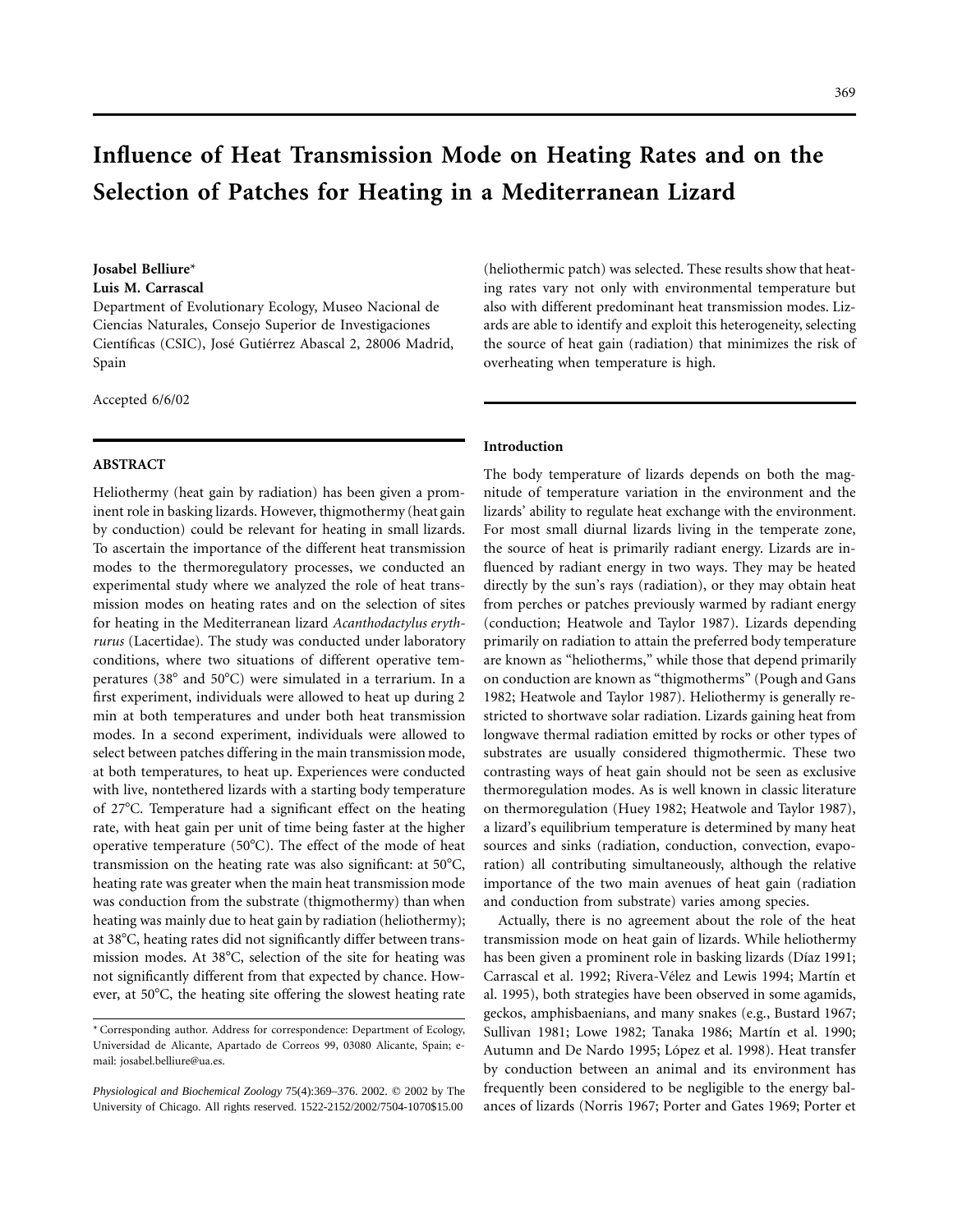al. 1973; Porter and James 1979). However, the substrate heats the air layer immediately in contact with it, and a thin, warm layer of air surrounding the organism is produced (boundary layer; Bakken 1989). For small lizards, this warm air, together with direct heat transmission from the substrate, could be important for heating, thus giving relevance to the role of thigmothermy. This seems to be the case for *Cordylus macropholis* because its body temperature is not regulated by exposure to solar radiation (Bauwens et al. 1999).

The aim of this study is to ascertain the importance of different heat transmission modes for thermoregulatory processes. The interaction between operative temperature and heat transmission modes might offer a mosaic of patches with different heat flux properties that lizards could evaluate and exploit. The influence of heat transmission mode on the thermoregulatory process was explored with an experimental approach under laboratory conditions in *Acanthodactylus erythrurus* (Lacertidae), a lizard species of sparsely vegetated habitats that avoids the hottest patches in the home range to prolong the time spent within its preferred thermal range without being forced to shuttle continuously between sun and shade. This allows the lizards to ambush prey while motionless in the sun (Ulmasov et al. 1992; Belliure et al. 1996; Schwarzkopf 1998). We specifically address the following questions: (1) Does heating rate change under different heat transmission modes (radiation/conduction)? (2) Are the effects of heat transmission modes on heating rates consistent over the natural range of operative temperatures? (3) Are individuals able to exploit the availability of heating rates offered by patches with different heat transmission modes through active selection of sites for heating up?

# **Material and Methods**

## *The Species*

*Acanthodactylus erythrurus* is a small lizard (snout-vent length up to 82 mm,  $\langle 10 \text{ g} \rangle$  that belongs to an advanced clade of Eurosaharan species from xeric climatic zones (Salvador 1981). The species inhabits open sandy areas with sparsely distributed vegetation, where shadow patches are mainly provided by vegetation and clouds. Lizards encounter and have to choose among a diversity of heating sites that differ in equilibrium temperatures and also in the dominant source of heat flux (e.g., in deep shade mainly via conduction or in full sun mainly via shortwave solar radiation). The species shows a preferred body temperature between 36° and 37°C (Bauwens et al. 1995; Belliure et al. 1996) and a relatively low heating rate when compared with other shuttling heliotherms (Belliure et al. 1996). It frequently spends long periods of time motionless in the sun or near a vegetation patch waiting for prey (Belliure et al. 1996).

Considering the characteristics of *A. erythrurus* described above, we predict that (i) when temperatures are uniformly too hot, lizards should select the site giving the slowest rate of heating so as to prolong the time lizards can stay motionless in the sun and (ii) when operative temperatures are within the preferred range and there is no risk of overheating, lizards should choose the site giving the fastest rate of heating so as to attain the preferred body temperature in the shortest time possible.

#### *Study Area*

In June 1993, 13 lizards were captured at the Integral Reserve of La Punta, a sand dune area of ca. 25 ha located within the Natural Park of L'Albufera (Valencia, East of Spain, 37°40'N,  $0°30'E$ ). Only male adult lizards were considered for the study to avoid influencing the reproductive status of females at this time of the year. Mean snout-vent length of individuals was 62.8 mm ( $SD = 4.02$ ,  $n = 13$ ).

The study was conducted at El Ventorrillo field station (Navacerrada, Madrid). After capture, lizards were allowed to acclimatize for 1 wk under a 12L : 12D cycle. Incandescent illumination allowed thermoregulation (range of temperatures:  $25^{\circ}-55^{\circ}$ C). Food (crickets and mealworms) and water were supplied ad lib. Duration of captivity was 25 d, manipulation of individuals was not traumatic, and at the end of the study lizards were released to the area of capture.

#### *Experimental Design*

We used a  $100 \times 50 \times 40$ -cm ( $l \times w \times h$ ) terrarium with a wooden base covered with sand to simulate the nature of the ground in the area of capture and of the typical habitat for the species (Salvador 1981). The same terrarium was used for measurement of the heating rates under different modes of heat transmission and for the experiment on selection of heating sites (see Fig. 1). In this study, we define "heating site" as a place where lizards stop to warm up through any kind of heat source (radiation or conduction).

Two different modes of heat transmission were experimentally simulated in this terrarium: direct solar radiation and conduction from substrate. Direct solar radiation (hereafter, "heliothermic patch") was simulated with a 100-W incandescent lightbulb of 900 lm, providing both heat and light. Heat conduction from the substrate (hereafter, "thigmothermic patch") was simulated with an electric heater placed in direct contact with the wood base of the terrarium, in combination with an 18-W fluorescent lightbulb of 800 lm, providing less heat by radiation but similar light intensity. Therefore, the luminous flux (i.e., the visible energy emitted into a given solid angle by a light source per unit of time) was similar in both patches, although the radiant energy emitted by the two lightbulbs was considerably different. All tests were conducted between 1000 and 1700 hours.

Experimental measurements of heating rates and observations of patch selection for heating were obtained under two different environmental temperatures: 38° and 50°C. These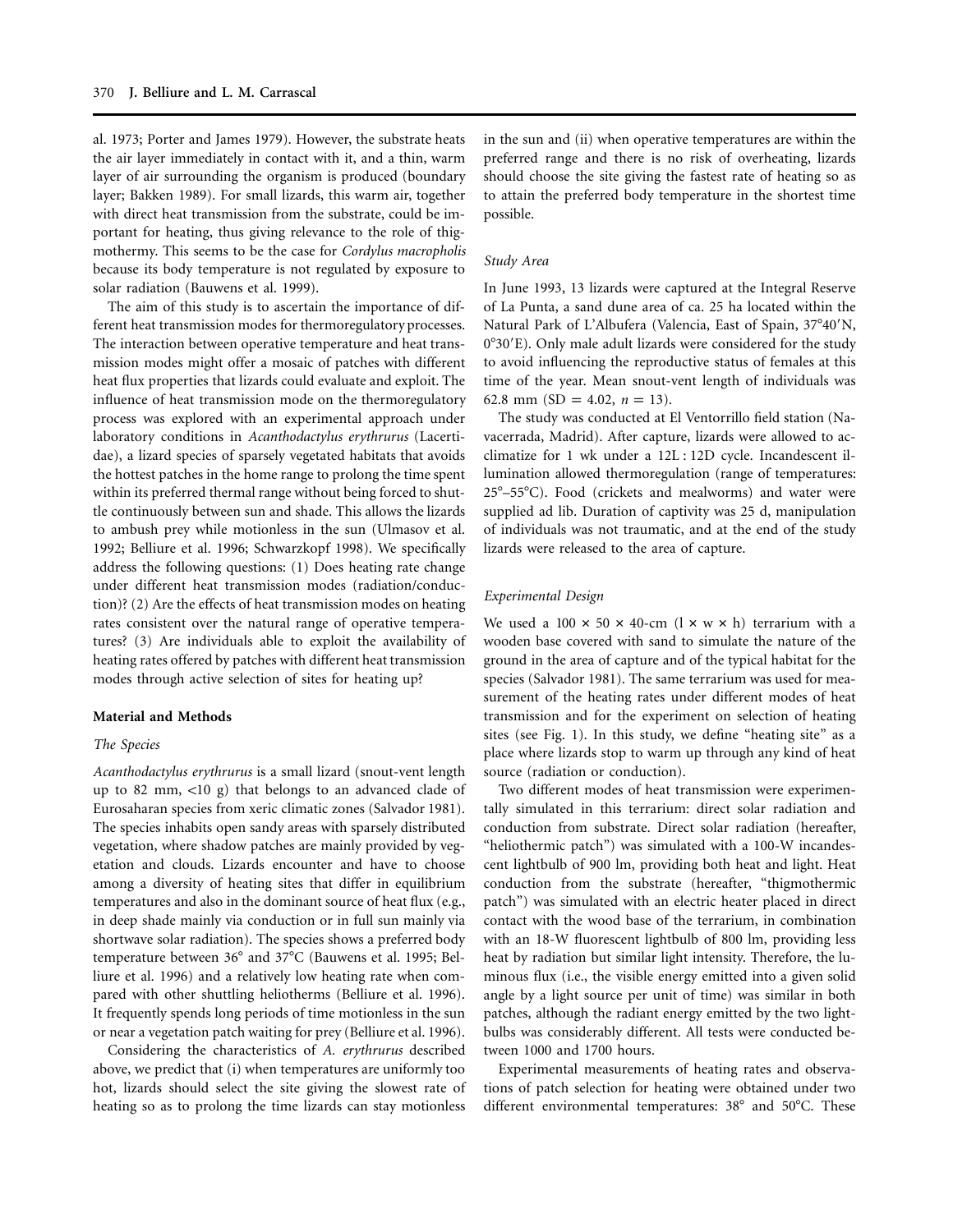

Figure 1. Diagram of the test cage (100  $\times$  50  $\times$  40 cm) used to determine heating rates and selection of sites for heating up. *A*, Heliothermic patch where light and heat gain are obtained by radiation from an incandescent lightbulb of 100-W and 900 lm (*1*). *B*, Thigmothermic patch where light is obtained by a fluorescent lightbulb of 18-W and 800 lm (*2*) and heat gain is obtained from an electric heater placed in direct contact with the wood base of the terrarium (*3*). *C*, Neutral zone.

temperatures represent the natural range of variation of summer morning environmental temperatures in full sun (between 0730 and 1000 hours GMT:  $38.2^{\circ}$ C, SD = 1.4,  $n = 13$  different days) to summer midday temperatures (between 1050 and 1200 hours GMT: 47.6°C, SD = 5.1,  $n = 12$ ; operative temperatures measured with hollow copper cylinders). In the heliothermic patch, operative temperatures were reached by varying the height of a 100-W lightbulb over the terrarium because heat radiation is proportional to the inverse of the distance between light/heat source and the surface. The operative temperature of 38°C was reached by suspending the lightbulb 40 cm above the ground of the terrarium. The  $50^{\circ}$ C operative temperature was reached by suspending the lightbulb 20 cm above the ground of the terrarium. In the thigmothermic patch, both temperatures were reached by controlling the power of the heater, maintaining the 18-W lightbulb at 20 cm (at  $38^{\circ}$ C) or 40 cm  $(50^{\circ}C)$  above the ground of the terrarium.

Operative temperatures (i.e., the temperature of a physical model representing all potential components of the energy balance; see Tracy 1982) were measured with an electronic digital thermometer (precision of  $0.1^{\circ}$ C) using 50-mm hollow copper cylinders that were placed on the sand. These copper models were closed at both ends except for a small fissure allowing introduction of the thermometer's probe. Belliure et al. (1996) corroborated that these copper models provided reasonably close approximations of actual lizard temperatures because the mean values at equilibrium of lizard body temperatures  $(T<sub>b</sub>)$  and model temperatures  $(T_e)$  were highly correlated  $(r^2 > 0.99)$ , satisfying the criterion for  $T_e$  determinations in Bakken et al. (1985). The resulting regression equation had slopes and intercepts that did not differ from 1 and 0, respectively (seven replicates for each freshly dead lizard;  $T_b = -0.71 + 1.01 \times T_e$ ). This procedure

allows measuring of the approximate temperatures attained by lizards at the relevant microsites and times (Bakken and Gates 1975; Grant and Dunham 1988; Bakken 1992; Hertz 1992).

Body temperature of individuals immediately before the trials was around 27°C. Cloacal temperatures were measured with a Miller-Weber quick-reading mercury thermometer  $(\pm 0.1^{\circ}C)$ . Measurements of heating rates and patch selection did not take place until operative temperatures were at equilibrium (simulated conditions were switched on 1–2 h before data recording), and we checked during the trials that operative temperatures in the heliothermic and thigmothermic patches did not differ from the intended temperatures of  $38^{\circ}$  and  $50^{\circ}$ C by more than  $0.5^{\circ}$ C.

#### *Heating Rates with Different Heat Sources*

Individuals were heated under both modes of heat transmission at both operative temperatures to explore the influence of heat sources and temperature on heat flux processes. Previous to each test, lizards had enough time and opportunity to learn their novel thermal environments (i.e., they were released on several occasions in the experimental arena during a pilot study to check that the procedures worked and did not stress lizards). Lizards were placed in the middle of the spot characterized by an operative temperature and a transmission mode without tethering them, and they were allowed to heat up during 2 min. In that time, individuals did not move from the center of the spot.

Average initial cloacal temperature of lizards before all the trials was 27.1°C (SD = 0.48,  $n = 52$ ). After the initial cloacal temperature of the experimental lizard was measured, it was placed in the middle of the desired patch in the terrarium (see Fig. 1) and, after 2 min, its cloacal temperature  $(T<sub>b</sub>)$  was recorded again. From these two measures, the heating rate in degrees Celsius per minute was calculated as (final  $T<sub>b</sub>$  – initial  $T<sub>b</sub>$ //2 min. Because heating rate in degrees Celsius per minute is virtually identical to the slope in the exponential relation between body temperature and time (Díaz et al. 1996), this measure can be considered a good approximation to the process of heat gain in small lizards. Two assays for each operative temperature and mode of heat transmission were made for each individual (both measures of heating rate were averaged). Measurements were made of alternating modes of heat transmission and operative temperatures. Only one lizard was measured at a time, and no more than two trials per lizard were obtained per day.

#### *Selection of Heating Sites*

For the selection of heating sites, both spots with different modes of heat transmission were separated by a "neutral" zone ( $20 \times 50$  cm; see Fig. 1) in the experimental terrarium. This neutral zone had an operative temperature  $10^{\circ}-15^{\circ}$ C lower than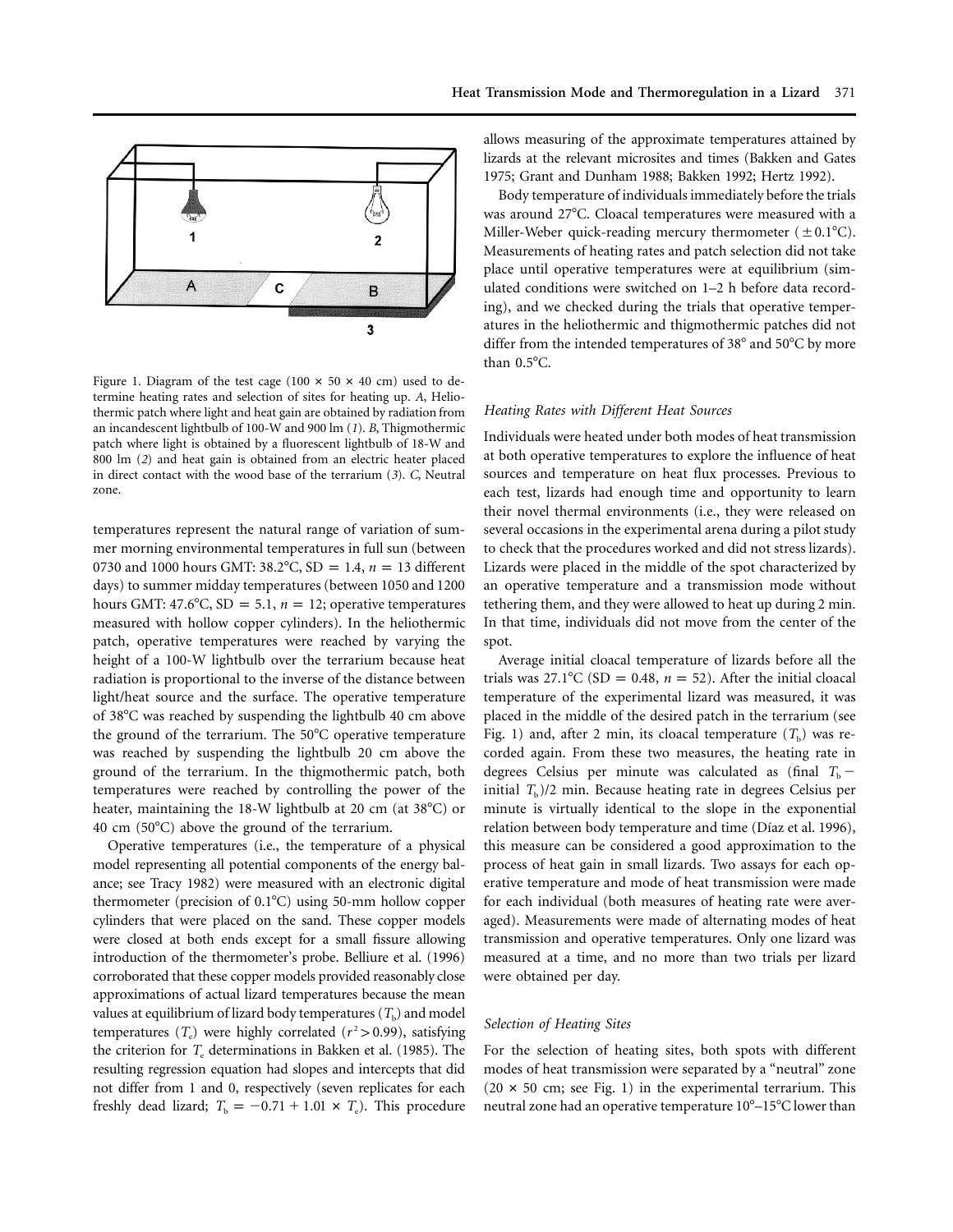the heating sites. The trials for the selection of heating sites were performed after the pilot study and the measurements of the heating rates. Therefore, we assume that all lizards had experience with the experimental terrarium.

The focal lizard, with an initial body temperature around 27°C, was left in the neutral zone of the experimental terrarium. A kind of initial exploratory behavior was shown, with lizards going from one end to the other of the terrarium with very short stops of less than 5 s. After some time (1–20 s), the individual moved to one of the patches and adopted basking postures. Only the first stay on one of the two patches that lasted longer than 30 s was considered as site selection for heating. If the lizard did not select a site within the first 60 s of stay in the terrarium, that assay was discarded and a new one was tried on a different day after at least 5 h of time.

Five assays were made with each individual lizard at both experimental operative temperatures and after at least 5 h of time. In the design, we randomized the order in which lizards were exposed to both temperatures. Results of the five assays under each operative temperature were expressed as percentage of choices in which the heliothermic patch was selected for heating. The null hypothesis of a nonselective behavior is represented by selection of the heliothermic patch on 50% of the assays.

#### *Data Analyses*

Two-way ANOVAs for repeated measures were used to analyze the effect of heat transmission mode and the operative temperature on the heating rates. Percentage of selection for the heliothermic patch against the null hypothesis of 50% was tested with *t*-tests comparing the observed and expected percentages at both experimentally manipulated operative temperatures. The *t*-tests are appropriate because we work with percentage of selection (i.e., percentage of choices out of the five assays in which the heliothermic patch was selected) for each individual lizard in order to avoid pseudoreplication and not with the whole sample of 65 choices for 13 lizards at each experimental temperature. We have used the sequential Bonferroni adjustment (Rice 1989; Chandler 1995) with an experiment-wide error rate of 0.05 in each of the two groups of analyses. Results remained significant after the Bonferroni correction.

# **Results**

#### *Heating Rates with Different Sources of Heat*

Heating rates at operative temperatures of  $38^\circ$  and  $50^\circ$ C under both heat transmission regimes are shown in Figure 2. Lizards heated faster at the patches with higher operative temperatures  $(F = 94.78, df = 1, 12, P \ll 0.001)$ . The effect of the mode of heat transmission was also significant  $(F = 50.82, df = 1, 12,$  $P \ll 0.001$ ), with heat gain being slower under radiation (he-



Figure 2. Heating rates at operative temperatures of 38° and 50°C under both heat transmission regimes: radiation-heliothermic patch and conduction-thigmothermic patch. All data are given as the mean  $\pm$ SE  $(n = 13)$ .

liothermic patch). However, there was no uniform change of heating rate between heat transmission modes under both operative temperatures (interaction term:  $F = 69.42$ , df = 1, 12,  $P \ll 0.001$ ). At 50°C, the heating rate was higher in the thigmothermic patch (Tukey a posteriori honest significant difference test:  $P = 0.0002$ ), while at 38°C, the heating rate was slightly, but not significantly, higher in the heliothermic patch  $(P = 0.223).$ 

Therefore, operative temperature and mode of heat transmission interact to produce different patterns of heat gain in this species, the effect of operative temperature being more striking when heating is through conduction.

#### *Heating Site Selection*

At 38°C of operative temperature, selection of the heliothermic patch for heating occurred 57.1% of the time ( $SE = 4.62$ ,  $n = 13$ ), while at 50°C of operative temperature, selection of the heliothermic patch occurred 65.7% of the time (SE  $=$ 4.88,  $n = 13$ ). Difference from the null hypothesis of a nonselective behavior (50% of occasions in the heliothermic patch) was significant only at 50°C ( $t = 3.25$ ,  $P = 0.007$ ;  $n = 13$ ). At 38°C, selection for the heliothermic patch was not significantly different from the null hypothesis ( $t = 1.56$ ,  $P = 0.145$ ;  $n =$ 13).

Thus, active selection for the heating site that offered the slowest heating rate occurred under the stressful operative temperature. Selection for the heating site that offered the fastest heating rate (i.e., heliothermy) occurred when the operative temperature was within the selected range, but the trend was not significant.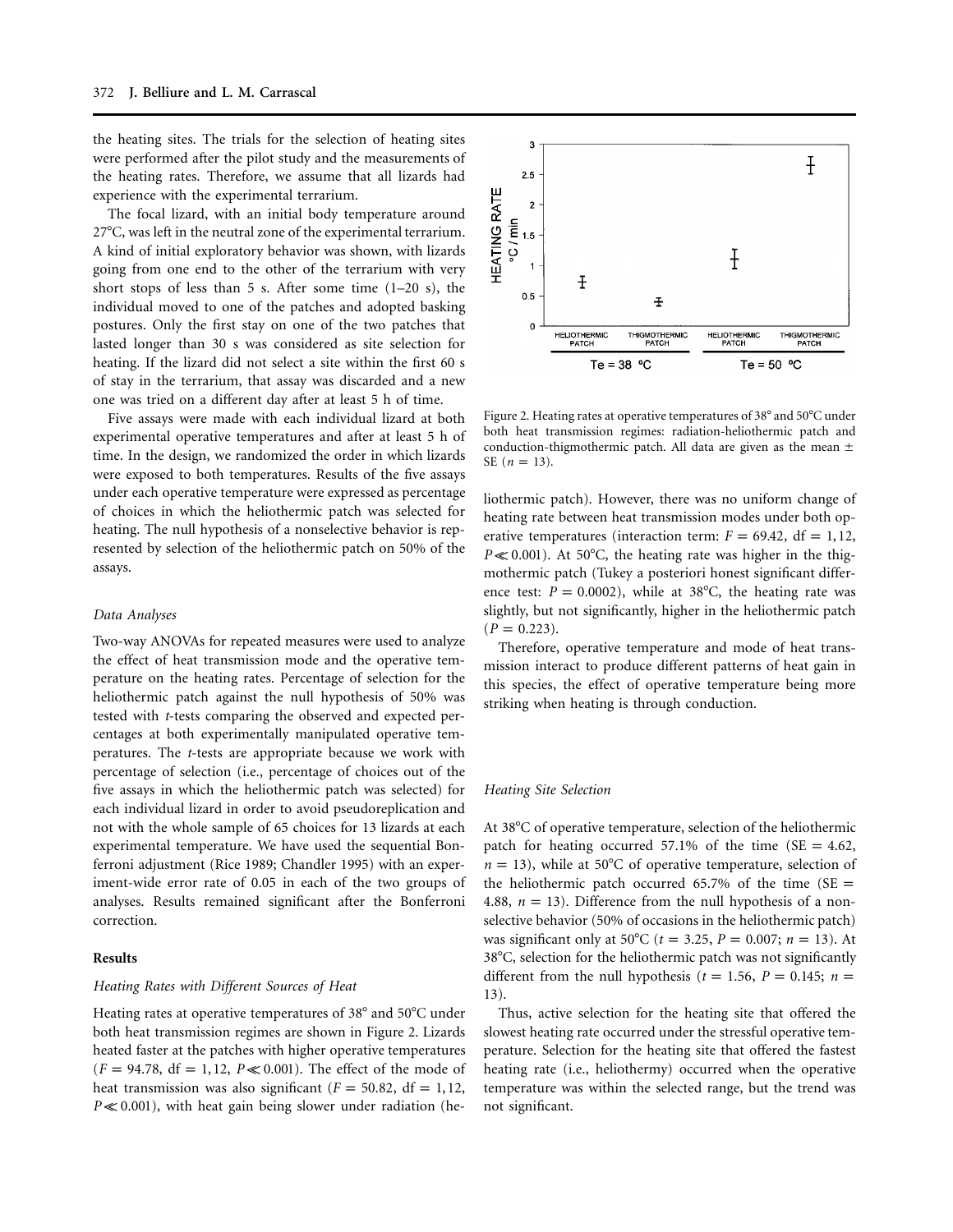#### **Discussion**

Microhabitat selection in ectotherms is mainly related to the thermal conditions of the habitat (Sexton and Heatwole 1968; Tracy and Christian 1986; Paulissen 1988). Most small lizards devote a lot of time to thermoregulation (Huey and Pianka 1977; Waldschmidt and Tracy 1983; Grant and Dunham 1988), and because of their small size, they are compelled to use behavioral rather than physiological adjustments to regulate body temperature (Bartholomew 1982; Huey 1982; Stevenson 1985; Turner 1987). Given the prominence of behavioral mechanisms in thermoregulation, lizards should integrate information about clues of the thermal environment like operative temperature and light to control heat gain (e.g., Grant and Dunham 1988; Adolph 1990; Castilla and Bauwens 1991; Hertz 1992; Hertz et al. 1994; Bauwens et al. 1996; Díaz 1997). The results of this article show that heating rates change with different heat transmission modes and that lizards are able to exploit the heterogeneity of heating rates offered by patches with different heat transmission modes through active selection. This selection is consistent with a pattern of thermoregulatory behavior tending to high-temperature avoidance in hot environments. *Acanthodactylus erythrurus*, a small species inhabiting hot environments with a pattern of activity that includes long motionless periods of time for basking and prey detection, seems to manage heat gain by the exploitation of the different contributions of both radiation and conduction transmission modes.

Our experimental results in a manipulated thermal environment show that operative temperature has a variable effect on the selection of heat transmission mode and on the magnitude of heating rates. At the nonstressful temperature of  $38^{\circ}$ C (within the selected range of the species), heating rates did not significantly differ between heliothermic and thigmothermic patches, and lizards did not show any clear pattern of patch selection for heating up. At 50°C, however, *A. erythrurus* selected against the patch where heating rate was higher (thigmothermic patch). The ecological implications of this contrasting pattern is relevant for understanding thermoregulation behavior in small lizards.

*Acanthodactylus erythrurus* is a small lacertid that prefers open sandy areas with sparsely distributed vegetation (Salvador 1981; Arnold 1987). The movement rate of the species decreases at higher environmental temperature, so at temperatures above 40–45C, *A. erythrurus* is a sit-and-wait species (Belliure et al. 1996). At midday hours, xeric, sparsely vegetated environments (sand dunes, degraded shrub lands) usually reach operative temperatures 10°-20°C above the selected range of body temperatures of the species. Under these stressful conditions, prevailing from May to September in the geographic range of the species, the probability of attaining lethal temperatures is very high (given, e.g., that the critical thermal maximum for the species is 46.3°C; Bauwens et al. 1995).

If foraging is mainly performed by being motionless in the

sun and launching rapid and short attacks, the thermal properties of the sites for heating should be known to the animal so as to manage body temperature and, thus, performance. In the habitats where the species occur, temperatures are very often above the critical thermal maximum for the species  $(46.3^{\circ}C;$ Bauwens et al. 1995). Under these circumstances, any opportunity to prolong the time devoted to foraging motionless out of vegetation cover might be important. Another important potential benefit of a lower heating rate in these torrid habitats at midday is the ability to keep body temperature around the preferred level without continuously shuttling between sun and shade, which should make the individual more vulnerable to predators due to the increase in the detection probability.

If several places within the home range of the species have similar operative temperatures but different heat transmission characteristics, lizards could exploit this heterogeneity to reduce heating rate and to prolong the time spent within their preferred thermal range without being forced to shuttle continuously between sun and shade (Belliure et al. 1996). Although the statement about different microhabitats having the same temperatures but different heat transmission characteristics has not been documented, probably because of measurements difficulties under natural conditions, it is a likely possibility in sparsely vegetated habitats providing a striking thermal mosaic. For example, solar radiation and changes in the sun-shade patches related to the relative movement of the sun on the horizon produce a mosaic of patches exposed to the sun for a long time or only recently and patches in deep shade with a heated substrate that was exposed to sun immediately before. Between these two extreme sun-shade changes, a gradient is found considering the amount of sun radiation incident on ground filtered by vegetation.

Our results support the above-mentioned prediction considering the biology of the species because the slow-heating patch (heliothermic patch) was selected under the stressful operative temperature of 50°C. Therefore, the identification and selection of sites for heating according to their heat transmission properties could be seen as a behavioral trait favoring thermoregulation in hot, xeric habitats. The results of this article are consistent with a pattern of thermoregulatory behavior tending to high-temperature avoidance in hot environments (Bradshaw 1986) when lizards tend to be sit-and-waiters.

Small lizards are usually considered shuttling heliotherms because they select brightly illuminated microsites where the radiant energy from sunlight can raise body temperature to a higher level than what is attained in shaded but otherwise comparable microsites (Avery 1982; Crawford et al. 1983). Thigmothermy has been thought not to be a suitable thermoregulatory strategy because, as a result of the sun-shade effect, ground temperature is extremely variable, and lizards do not usually spend a sufficient amount of time on the patches of the thermal mosaic during their daily movements such that body temperatures are equal to ground temperatures (Bar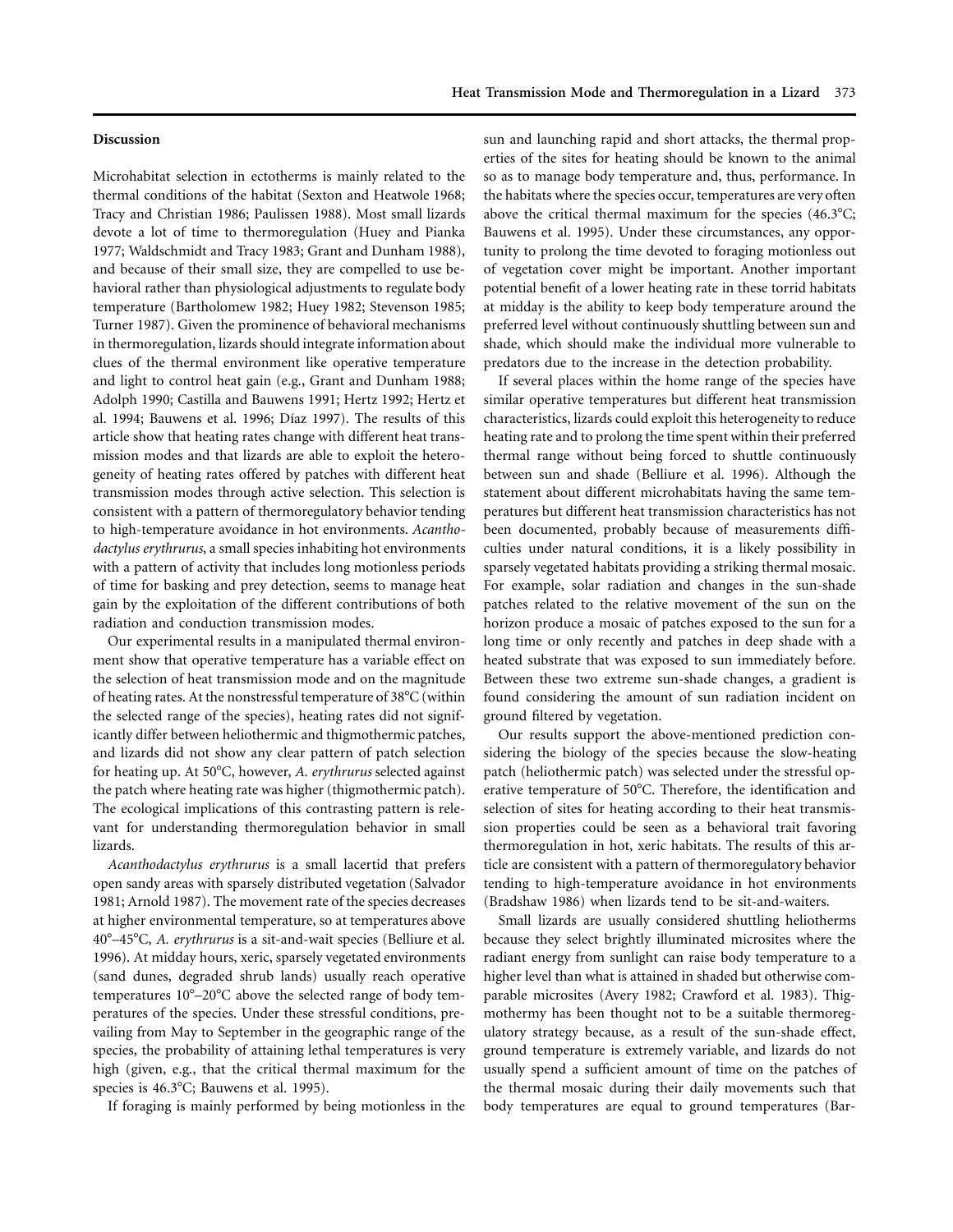tholomew 1982). Nevertheless, thigmothermy seems to play a significant role in microhabitat specialists (Bauwens et al. 1999) or in some small lizard species inhabiting cold or shaded environments (e.g., Tanaka 1986; Carrascal et al. 1992; Martín and Salvador 1993).

This article shows that under certain conditions heat gain can be faster under thigmothermy. The infrared radiation emitted by the substrate heats the thin air layer immediately in contact with it (boundary layer; Bakken 1989). This boundary layer, in addition to the absorption of thermal radiation from the substrate, heats the whole body of the lizard. However, longwave radiation has its main effect on heat gain via irradiation on dorsal parts of the lizard (which comprise less than half of the animal's surface area). Because of the different proportion of an animal's surface area affected by heat, body temperature would tend to equilibrate faster with environmental temperature in the thigmothermic situation than under heliothermy. This effect would be more marked when operative temperature is higher than the preferred one because heating rate is proportional to the magnitude of the difference between the initial body temperature and the operative temperature (see Díaz 1991; Carrascal et al. 1992; and Belliure et al. 1996 for lacertid lizards), and the small size of lizards exerts a considerable constraint on the physiological control of heat gain (Turner 1987). Thus, because of their small body size, the boundary layer and heat conduction from the substrate may have an enormous influence on heating in lacertid lizards (Bakken 1989), greater than that due to direct radiation.

As it is well known in classic literature on thermoregulation (Huey 1982; Heatwole and Taylor 1987), a lizard's equilibrium temperature is determined by many heat sources and sinks (radiation, conduction, convection, evaporation) all contributing simultaneously, although the relative importance of the two main avenues of heat gain (radiation and conduction from substrate) varies among species. These two contrasting ways of heat gain should not be seen as exclusive thermoregulation modes but as a dichotomy simplifying the ways lizards interact with heat sources. Our study demonstrates that a Mediterranean lizard species of xeric environments seems to be able to gauge the rate of heat flux in two basking patches, independent of the operative temperature. As we have previously shown, there are some instances in which this circumstance is possible (recently shadowed or recently exposed to sunlight patches as a consequence of the relative movement of the sun on the horizon), but nevertheless, a lizard will rarely choose between two sites that differ in the primary mode of heat flux but have equal operative temperatures. Therefore, teasing apart these sources of heat flux in the lab seems too artificial to relate back to nature. This decoupling between physiological and behavioral processes and ecological relevance points out the difficulties in bridging the gap between lab and field studies. As thermoregulation through selection of appropriate microhabitats according to operative temperature (Grant and Dunham

1988; Huey 1991; Carrascal et al. 1992; López et al. 1998), modification of basking frequency and duration (Huey 1982; Díaz 1991), and postural modifications (Heath 1964; Muth 1977; Stevenson 1985; Grant and Dunham 1988) has been studied in detail in many occasions, we suggest broadening this research program by designing studies linking field and lab conditions that can assess the ability of lizards to discriminate subtle properties of the thermal environment (e.g., rates of heat flux via specific transmission modes).

#### **Acknowledgments**

We thank José Martín, José A. Díaz, P. E. Hertz, and Claire Jasinski who read several versions of the manuscript and/or made many helpful suggestions. Two anonymous reviewers provided useful recommendations. Bernardino Torres kindly helped us with the care of the lizards. This article is a contribution to the El Ventorrillo Field Station of the Museo Nacional de Ciencias Naturales.

#### **Literature Cited**

- Adolph S.C. 1990. Influence of behavioral thermoregulation on microhabitat use by two *Sceloporus* lizards. Ecology 71: 315–327.
- Arnold E.N. 1987. Resource partition among lacertid lizards in Southern Europe. J Zool (Lond) 1B:739–782.
- Autumn K. and D.F. De Nardo. 1995. Behavioral thermoregulation increases growth rate in a nocturnal lizard. J Herpetol 29:157–162.
- Avery R.A. 1982. Field studies of body temperatures and thermoregulation. Pp. 93–166 in C. Gans and F.H. Pough, eds. Biology of the Reptilia. Vol. 12. Academic Press, London.
- Bakken G.S. 1989. Arboreal perch properties and the operative temperature experienced by small animals. Ecology 70: 922–930.
- ———. 1992. Measurement and application of operative and standard operative temperatures in ecology. Am Zool 32: 194–216.
- Bakken G.S. and D.M. Gates. 1975. Heat-transfer analysis of animals: some implications for field ecology, physiology, and evolution. Pp. 255–290 in D.M. Gates and R.B. Schmerl, eds. Perspectives of Biophysical Ecology. Springer, New York.
- Bakken G.S., W.R Santee, and D.J. Erskine. 1985. Operative and standard operative temperature: tools for thermal energetics studies. Am Zool 25:933–943.
- Bartholomew G.A. 1982. Physiological control of body temperature. Pp. 167–211 in C. Gans and F.H. Pough, eds. Biology of the Reptilia. Vol. 12. Academic Press, London.
- Bauwens D., A.M. Castilla, and P.F.N. Mouton. 1999. Field body temperatures, activity levels and opportunities for thermo-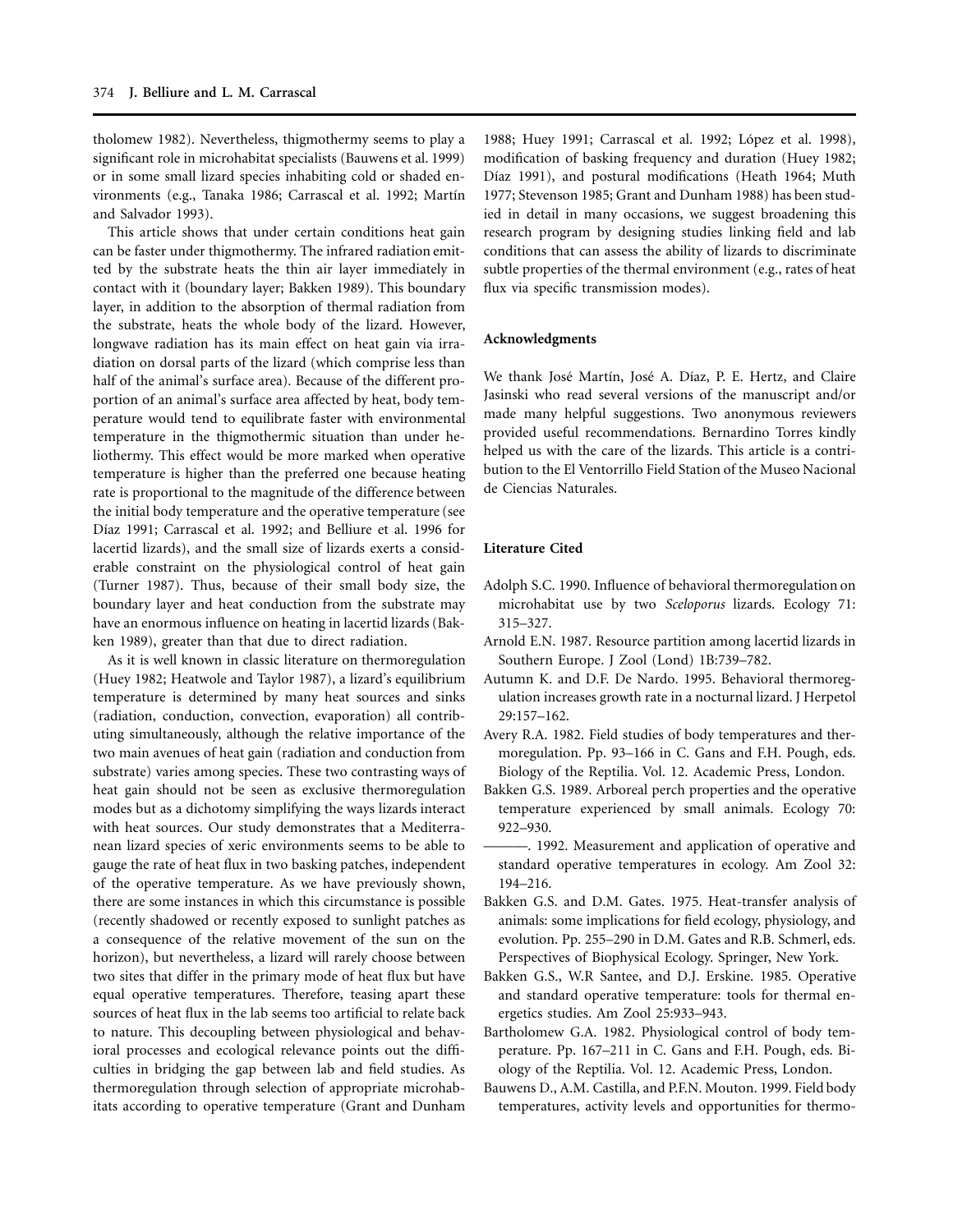regulation in an extreme microhabitat specialist, the girdled lizard *Cordylus macropholis*. J Zool (Lond) 249:11–18.

- Bauwens D., T. Garland, A.M. Castilla, and R. van Damme. 1995. Evolution of sprint speed in lacertid lizards: morphological, physiological, and behavioral covariation. Evolution 49:848–863.
- Bauwens D., P.E. Hertz, and A.M. Castilla. 1996. Thermoregulation in a lacertid lizard: the relative contributions of distinct behavioral mechanisms. Ecology 77:1818–1830.
- Belliure J., L.M. Carrascal, and J.A. Díaz. 1996. Covariation of thermal biology and foraging mode in two Mediterranean lacertid lizards. Ecology 77:1163–1173.
- Bradshaw S.D. 1986. Ecophysiology of Desert Reptiles. Academic Press, London.
- Bustard H.R. 1967. Activity cycle and thermoregulation in the Australian gecko *Gehyra variegata*. Copeia 1967:753–758.
- Carrascal L.M., P. López, J. Martín, and A. Salvador. 1992. Basking and antipredator behaviour in a high altitude lizard: implications of heat-exchange rate. Ethology 92:143–154.
- Castilla A.M. and D. Bauwens. 1991. Thermal biology, microhabitat selection, and conservation of the insular lizard *Podarcis hispanica atrata*. Oecologia 85:366–374.
- Chandler C.R. 1995. Practical considerations in the use of simultaneous inference for multiple tests. Anim Behav 49: 524–527.
- Crawford K.M., J.R. Spotila, and E.A. Standora. 1983. Operative environmental temperatures and basking behavior of the turtle *Pseudemys scripta*. Ecology 64:989–999.
- Díaz J.A. 1991. Temporal patterns of basking behaviour in a Mediterranean lacertid lizard. Behaviour 118:1–14.
- ———. 1997. Ecological correlates of the thermal quality of an ectotherm's habitat: a comparison between two temperate lizard populations. Funct Ecol 11:79–89.
- Díaz J.A., D. Bauwens, and B. Asensio. 1996. A comparative study of the relation between heating rates and ambient temperatures in lacertid lizards. Physiol Zool 69:1359–1383.
- Grant B.W. and A.E. Dunham. 1988. Thermally imposed time constraints on the activity of the desert lizard *Sceloporus merriami*. Ecology 69:167–176.
- Heath J.E. 1964. Reptilian thermoregulation: evaluation of field studies. Science 145:784–785.
- Heatwole H. and J. Taylor. 1987. Ecology of Reptiles. Surrey Beatty, Chipping Norton.
- Hertz P.E. 1992. Temperature regulation in Puerto Rican *Anolis* lizards: a field test using null hypotheses. Ecology 73: 1405–1417.
- Hertz P.E., L.J. Fleishman, and C. Armsby. 1994. The influence of light intensity and temperature on microhabitat selection in two *Anolis* lizards. Funct Ecol 8:720–729.
- Huey R.B. 1982. Temperature, physiology, and the ecology of reptiles. Pp. 25–91 in C. Gans and F.H. Pough, eds. Biology of the Reptilia. Vol. 12. Academic Press, London.

———. 1991. Physiological consequences of habitat selection. Am Nat 137(suppl.):S91–S115.

- Huey R.B. and E.R. Pianka. 1977. Seasonal variation in thermoregulatory behavior and body temperatures of diurnal kalahari lizards. Ecology 58:1066–1075.
- López P., A. Salvador, and J. Martin. 1998. Soil temperature, rock selection, and the thermal ecology of the amphisbaenian reptile *Blanus cinereus*. Can J Zool 76:673–679.
- Lowe W. 1982. Notes on thermoregulation and heat conduction in baby *Leilopisma moco*. Herpetofauna (Sydney) 13:20–24.
- Martín J., P. López, L.M. Carrascal, and A. Salvador. 1995. Basking postural adjustments in the high altitude rock lizard *Lacerta monticola*. Can J Zool 73:1065–1068.
- Martín J., P. López, and A. Salvador. 1990. Field body temperatures of the amphisbaenid lizard *Blanus cinereus*. Amphibia-Reptilia 11:87–96.
- Martín J. and A. Salvador. 1993. Thermoregulatory behaviour of rock lizards in response to tail loss. Behaviour 124: 123–136.
- Muth A. 1977. Thermoregulatory postures and orientation to the sun: a mechanistic evaluation for the Zebra-tailed lizard, *Callisaurus draconoides*. Copeia 1977:710–720.
- Norris K.S. 1967. Color adaptation in desert reptiles and its thermal relationships. Pp. 162–229 in W.W. Milstead, ed. Lizard Ecology: A Symposium. University of Missouri Press, Columbia.
- Paulissen M.A. 1988. Ontogenetic and seasonal shifts in microhabitat use by the lizard *Cnemidophorus sexlineatus*. Copeia 1988:1021–1029.
- Porter W.P. and D.M. Gates. 1969. Thermodynamics equilibria of animals with environment. Ecol Monogr 37:227–244.
- Porter W.P. and F.C. James. 1979. Behavioral implication of mechanistic ecology. II. The African rainbow lizard *Agama agama*. Copeia 1979:594–619.
- Porter W.P., J.W. Mitchell, W.A. Beckman, and C.B. DeWitt. 1973. Behavioral implications of mechanistic ecology. Oecologia 13:1–54.
- Pough F.H. and C. Gans. 1982. The vocabulary of reptilian thermoregulation. Pp. 17–23 in C. Gans and F.H. Pough, eds. Biology of the Reptilia. Vol. 12. Academic Press, London.
- Rice W.R. 1989. Analyzing tables of statistical tests. Evolution 43:223–225.
- Rivera-Vélez N. and A.R. Lewis. 1994. Threshold temperatures and the thermal cycle of a heliothermic lizard. J Herpetol 28:1–6.
- Salvador A. 1981. *Acanthodactylus erythrurus* Schinz 1833—Europäischer Fransenfinger. Pp. 376–509 in W. Bohme, ed. Handburch der Reptilien und Amphibien Europas. Band 1. Akademische, Wiesbaden.
- Schwarzkopf L. 1998. Evidence of geographic variation in lethal temperature but not activity temperature of a lizard. J Herpetol 32:102–106.
- Sexton O.J. and H. Heatwole. 1968. An experimental investi-